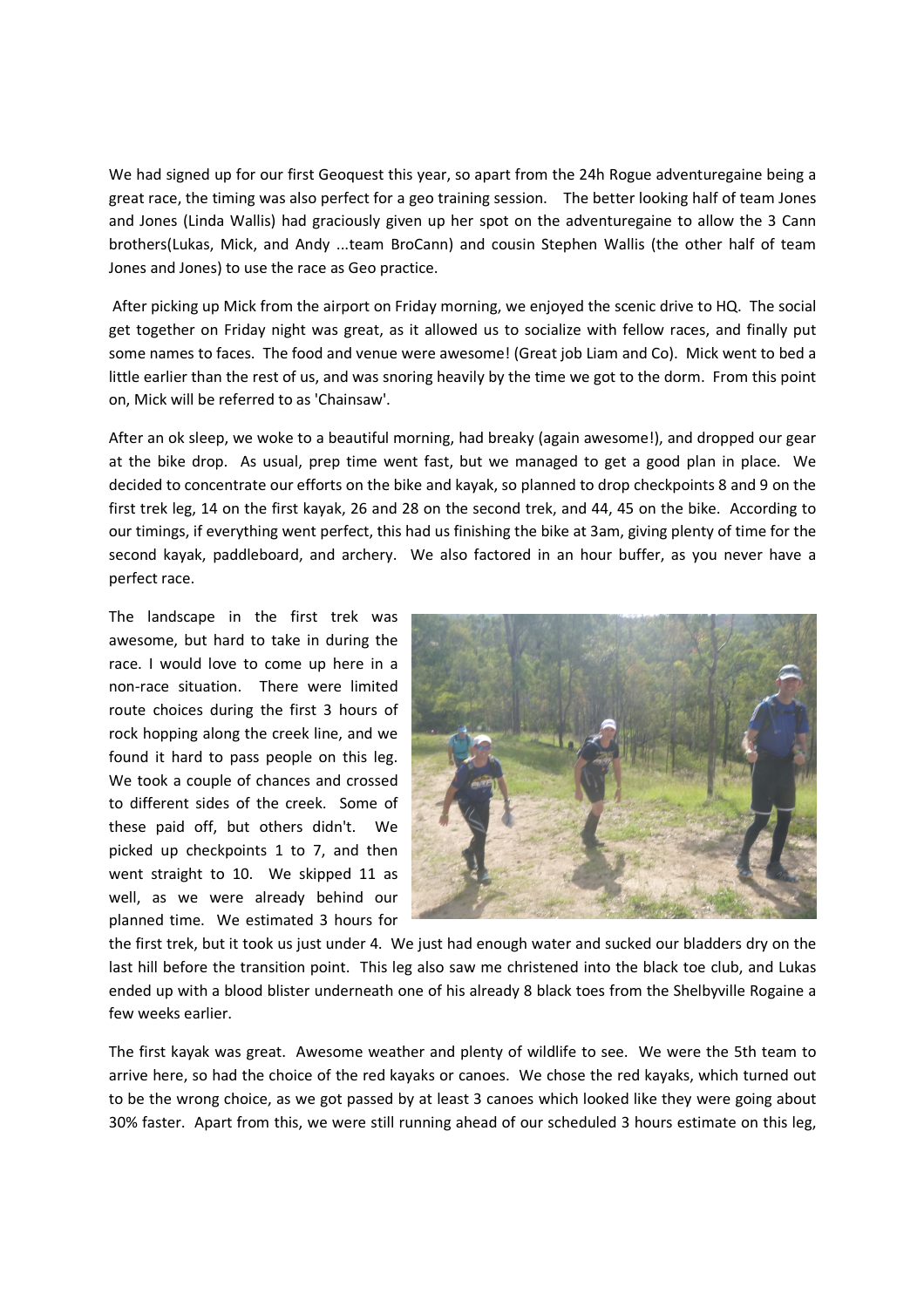so decided to pick up checkpoint 14, which we had originally planned to skip. We passed team Tiger black (Craig and Shaun) near the portage between 16 and 14, who looked in good spirits. We cleared this leg and finished just on dusk, and were treated to an awesome sunset. This leg saw us pull back 15 minutes, so now we were only 45 minutes behind our plan.

Our feet welcomed the clean dry shoes and socks at transition, and everyone was feeling good. We picked up 23 and headed to 25. We got a little off course, and ended up doing a lot of climbing up to the main road, which was a welcome sight. We picked up 25 and 27, and then went off to 29. We dropped in after the 381m knoll a little early, which threw us a little, as when we ended up going west along the creek, we initially thought it meant we had gone too far. After some map checking, we



realized we hadn't gone far enough, as there were some really steep cliffs on the side of the creek. We got 29, and then headed for 30. We went straight from 30 to 24 and then back to transition for the bike. This leg took us 30 minutes longer than expected, which put us 1h 15 behind schedule.

Bike transition meant a refuel, and some warmer gear. The volunteers offered a piece of left over cold pizza, which went down well. We had estimated 6h and 100km on our chosen bike leg. We started up the first hill to get to 31. By the time we got to the turnoff to 31, I had gone from feeling great to feeling terrible in a matter of minutes. I was hoping some dry heaving would empty my stomach, but nothing was coming up. I knew i should have chosen the lamb pizza, not the vegetarian LOL. We had issues finding 31, so decided to skip it and go up the main road to 32, hoping the smooth road would help to settle me. MG ('Mountain Goat'), aka Steve Wallis ripped out the tow, and pretty much towed me up the remaining 3 km up the hill which was a mean feat. Even with his 'Go Fast' facial growth on, he was still my hero! I had a 20 minute rest at the top of the hill, as I was progressively feeling worse. The track down to CP 32 must have been a good one, as when the others came up, 2 of them had gone OTB, and were showing a little claret. I had really wanted to just ride back along to HQ, as I knew once we went down our planned path, it was a 70km ride minimum to get back. I though to myself, 'cant do this on Geo', so took a couple of salt tablets, as I was out of other options to try. This surprisingly made me feel a little better. I decided I would give it another 30 minutes, and if I wasn't better, then I would ride back to HQ. I also remember that my bladder nozzle was dragging in the water on the kayak when we passed the floating dead kangaroo at CP17 on the kayak. hmmmm

MG was nailing the Navigation, which was awesome, as I felt like throwing up every time I looked at the map. We picked up 33 and 34, and I was starting to feel better. At CP 35, I decided to try and eat something, as I was now committed to doing the big loop. I looked at my food options, and though a gel is meant to be easily digestible, i will try a bit of this. Bad move! After this, I was pretty much gone for the rest of the bike, which meant more towing from MG, and the others sharing the carrying of my pack.